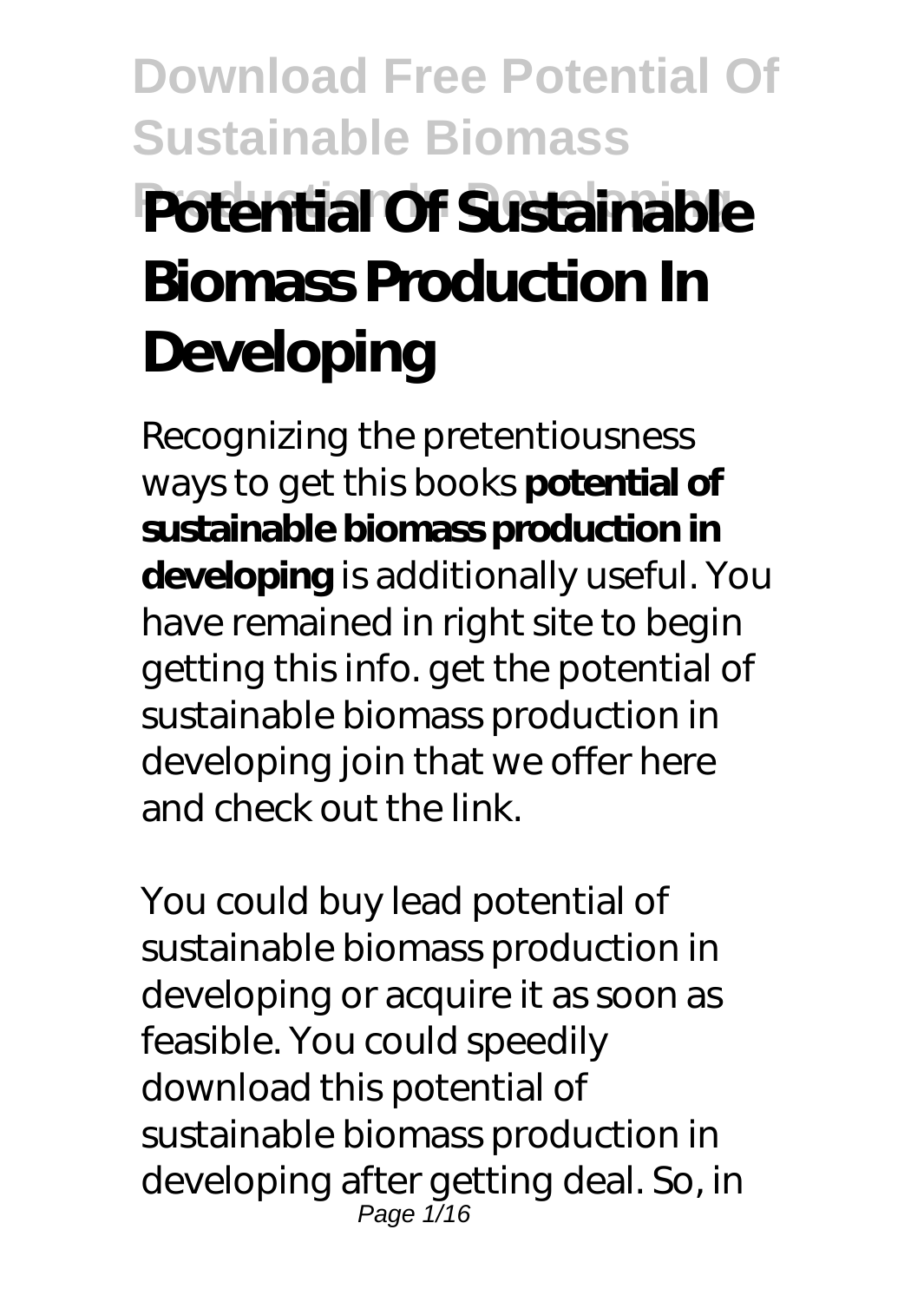**imitation of you require the ebook** swiftly, you can straight acquire it. It's in view of that totally easy and as a result fats, isn't it? You have to favor to in this tone

### **ADVANCEFUEL - Exploring the potential of sustainable biomass for advanced biofuels**

Plant and Water Interactions and Collections - Developing a Sustainable Biomass Production System*Effect of Drought on Biomass Plants - Developing a Sustainable Biomass Production System*

AGCO Equipment - Developing a Sustainable Biomass Production System Grazing Potential on Switchgrass - Developing a Sustainable Biomass Production System What are bioenergy feedstocks? Developing a Sustainable Page 2/16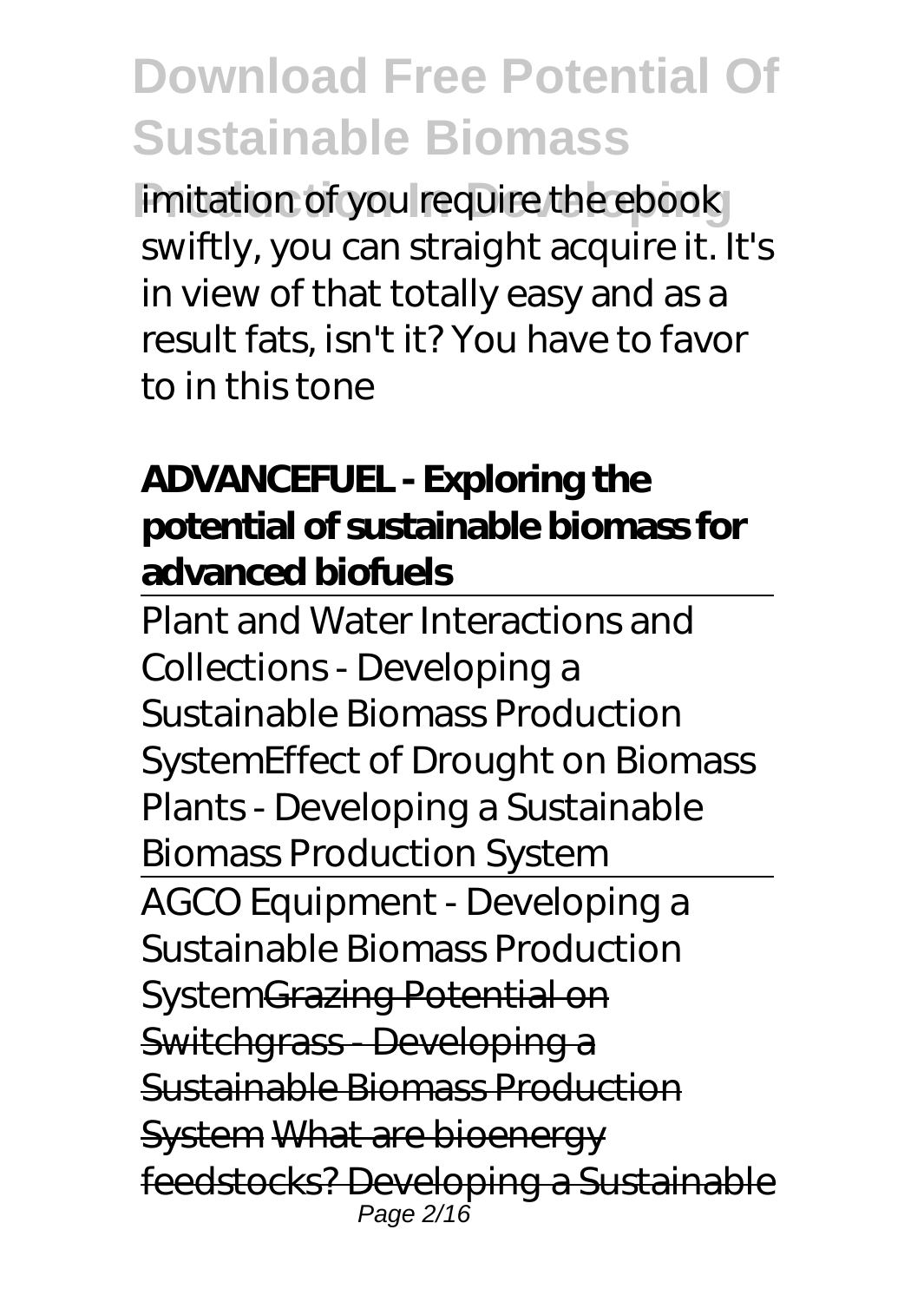**Biomass Production System Why O** renewables can' t save the planet | Michael Shellenberger | TEDxDanubia *Biomass Storage Research - Developing a Sustainable Biomass Production System Mobile Scale / Weight Cart - Developing a Sustainable Biomass Production System* **Pollinator Conservation in Agricultural Landscapes** In-Field Bale Sampling and Storage Studies - Developing a Sustainable Biomass Production System Bioenergy Feedstocks Stored Ground Interactions - Developing a sustainable biomass production system Thermochemical Conversion of Biomass to Biofuels via Gasification *Picking \u0026 Stacking Big Bales of Alfalfa Hay in Idaho* Chopping BMR Forage Sorghum Switchgrass Planting Practices for Stand Page 3/16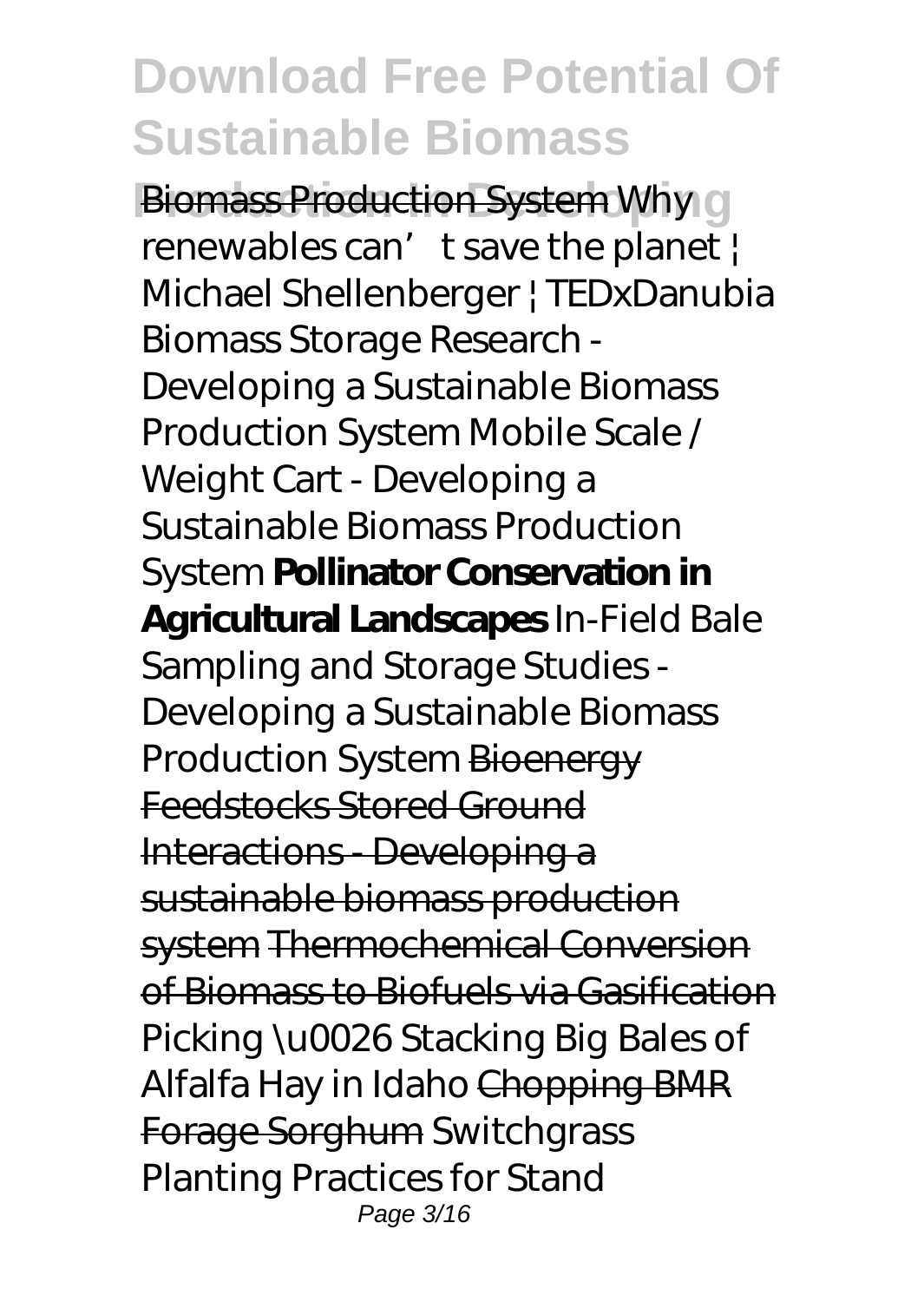**Establishment Stinger 2 - Proto 12** bale stacker *Harvesting Switchgrass* Stinger Cube Line 4010 What is Biomass? Biopower - Harvest of highbiomass sorghum for bio-electricity Bale Baron Bale Wagon - Fastest way to move bundles Carbon Sequestration in Biomass Feedstocks - Developing a Sustainable Biomass Production System **Conditioning and Baling Sorghum - Developing a Sustainable Biomass Production System** Bringing Biorefineries to Oklahoma - Developing a Sustainable Biomass Production System Biomass Harvest Dates - Developing a Sustainable Biomass Production System Developing Watershed Models in Oklahoma - Developing a Sustainable Biomass Production System Forage Quality in Multiple Sorghum Harvests - Developing a Page 4/16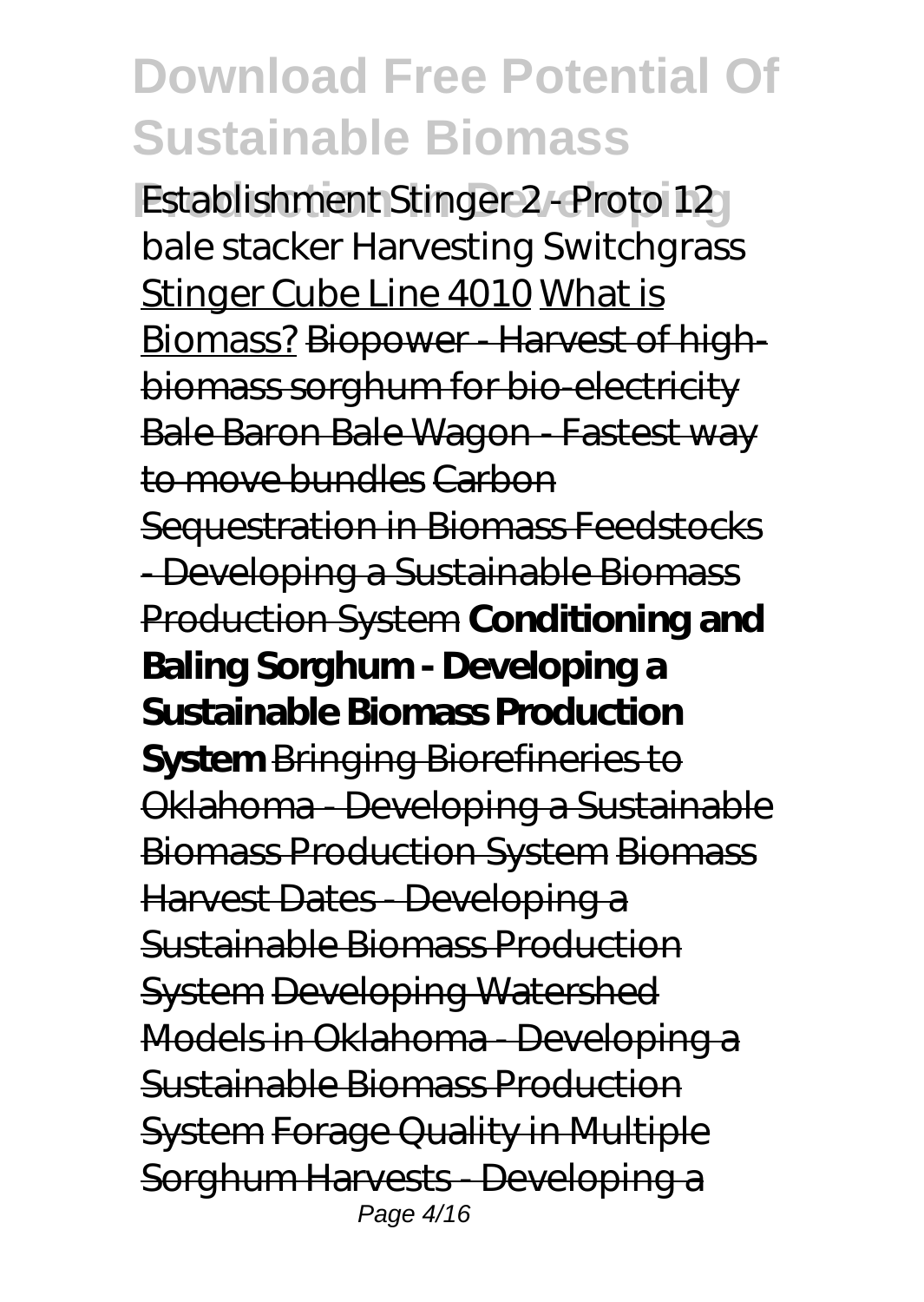**Sustainable Biomass Production** O System Using the AGCO Prototype Baler - Developing a Sustainable Biomass Production System Raking Forage Sorghum - Developing a Sustainable Biomass Production System **Potential Of Sustainable Biomass Production**

Sustainable processes or in a more realistic way processes with higher sustainability and what and how potential reductions of ecological pressures can look like will be discussed in this work. Recent discussion about pathways to reach strong sustainability tackles on how components and structures of sustainability can be designed (Dui et al., 2015 ).

#### **Current potential of more sustainable biomass production ...**

Page 5/16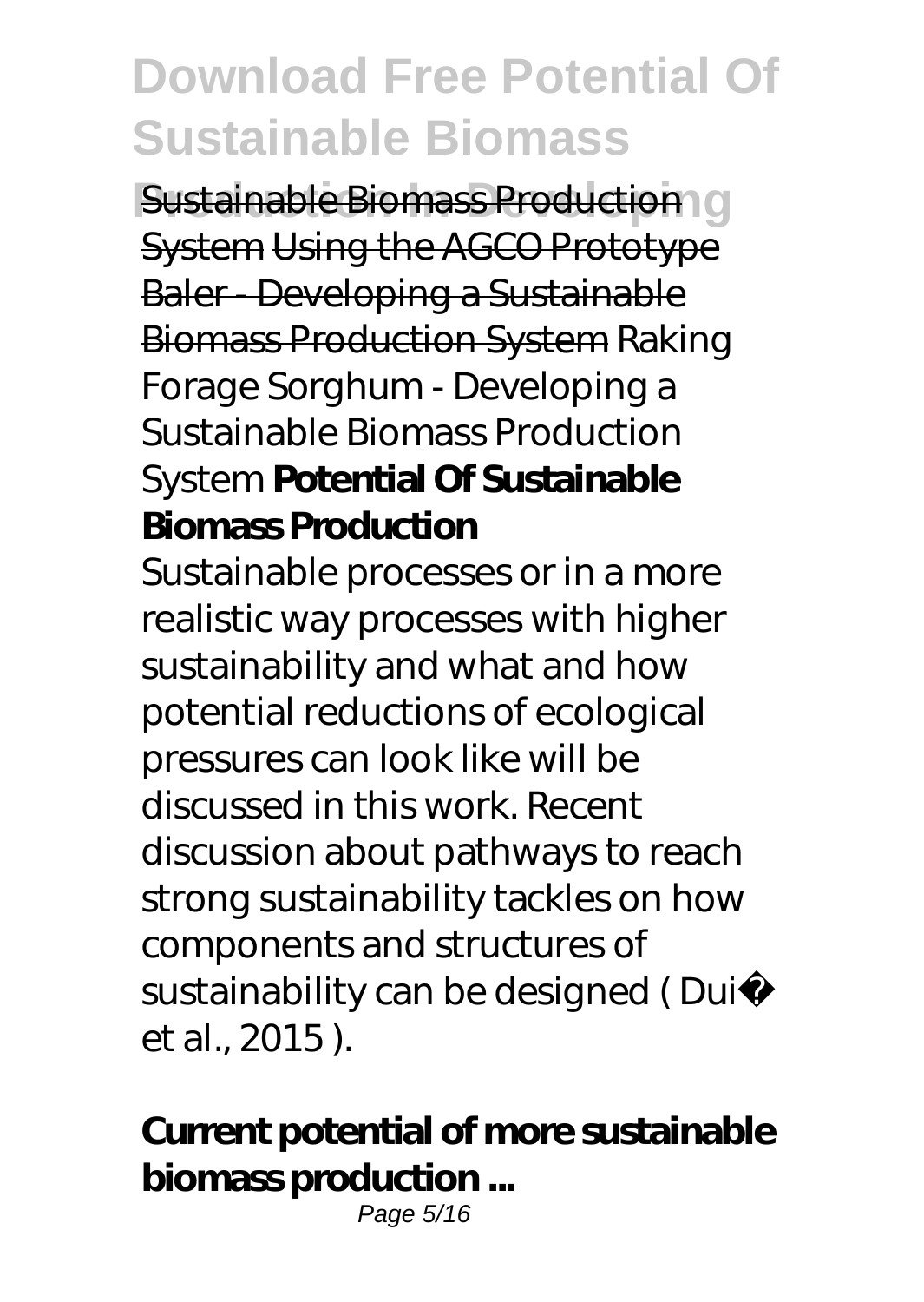**The sustainability potential of global** biomass for energy is widely recognized. For example, the annual global primary production of biomass is equivalent to the 4,500 EJ1of solar energy captured each year. About 5% of this energy, or 225 EJ, should cover almost 50% of the world's total primary energy demand at present.

### **Global Potential of Sustainable Biomass for Energy**

2,5-Furandicarboxylic acid (FDCA) is a promising renewable building block, which can replace conventional petroleum-derived terephthalic acid (TPA). Here, we develop and evaluate a new catalytic process for the production of a renewable plastic monomer (FDCA) from lignocellulosic biomass-derived cellulose.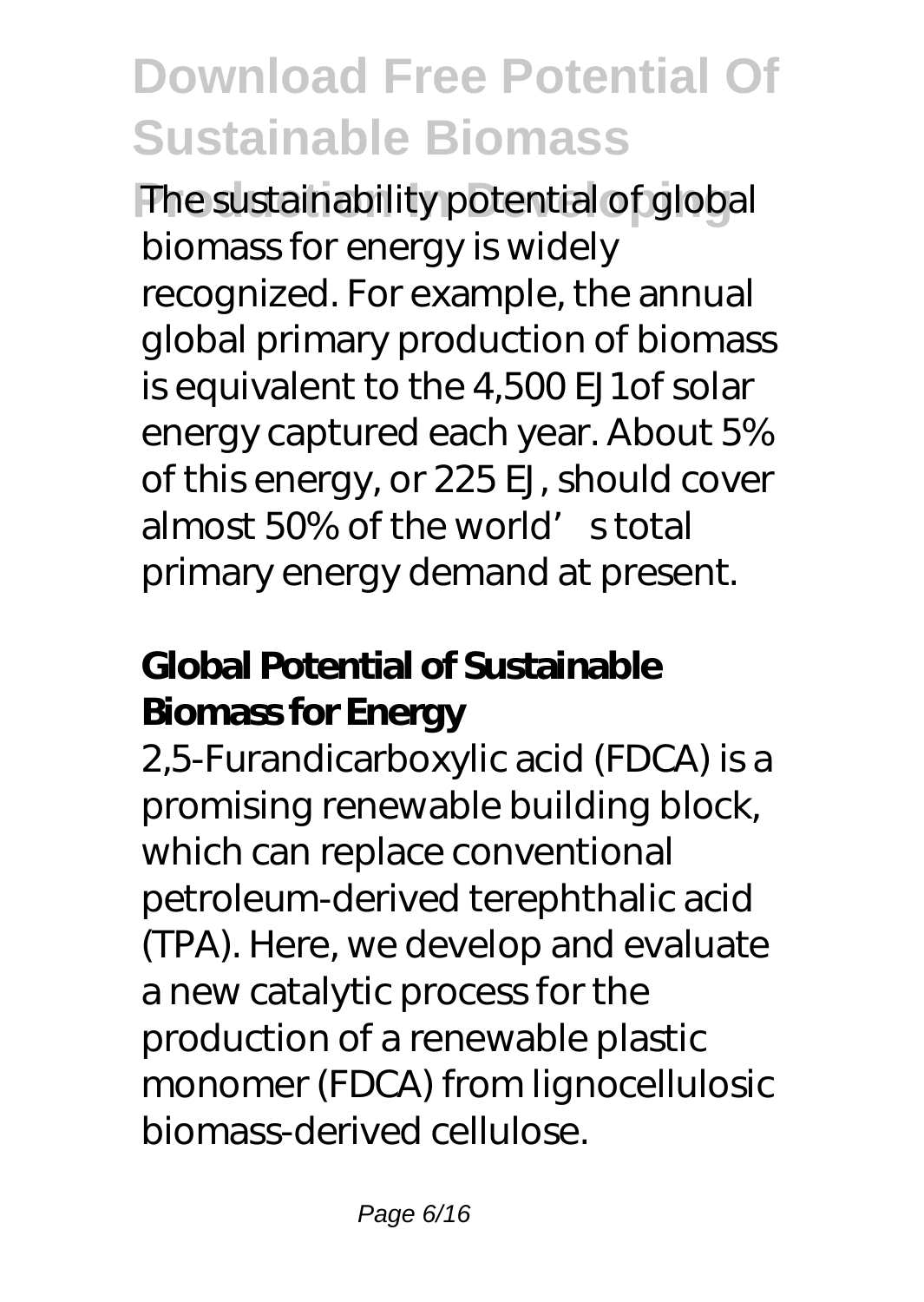**Production of a sustainable and a given renewable biomass-derived ...** Biomass energy systems offer significant possibilities for reducing greenhouse gas emissions due to their immense potential to replace fossil fuels in energy production. Biomass reduces emissions and enhances carbon sequestration since short-rotation crops or forests established on abandoned agricultural land accumulate carbon in the soil.

### **Biomass Energy and Sustainability | BioEnergy Consult**

A potential biofuel feedstock production scenario calculates the amount of each crop that could be grown at current yields if half of all suitable areas were planted.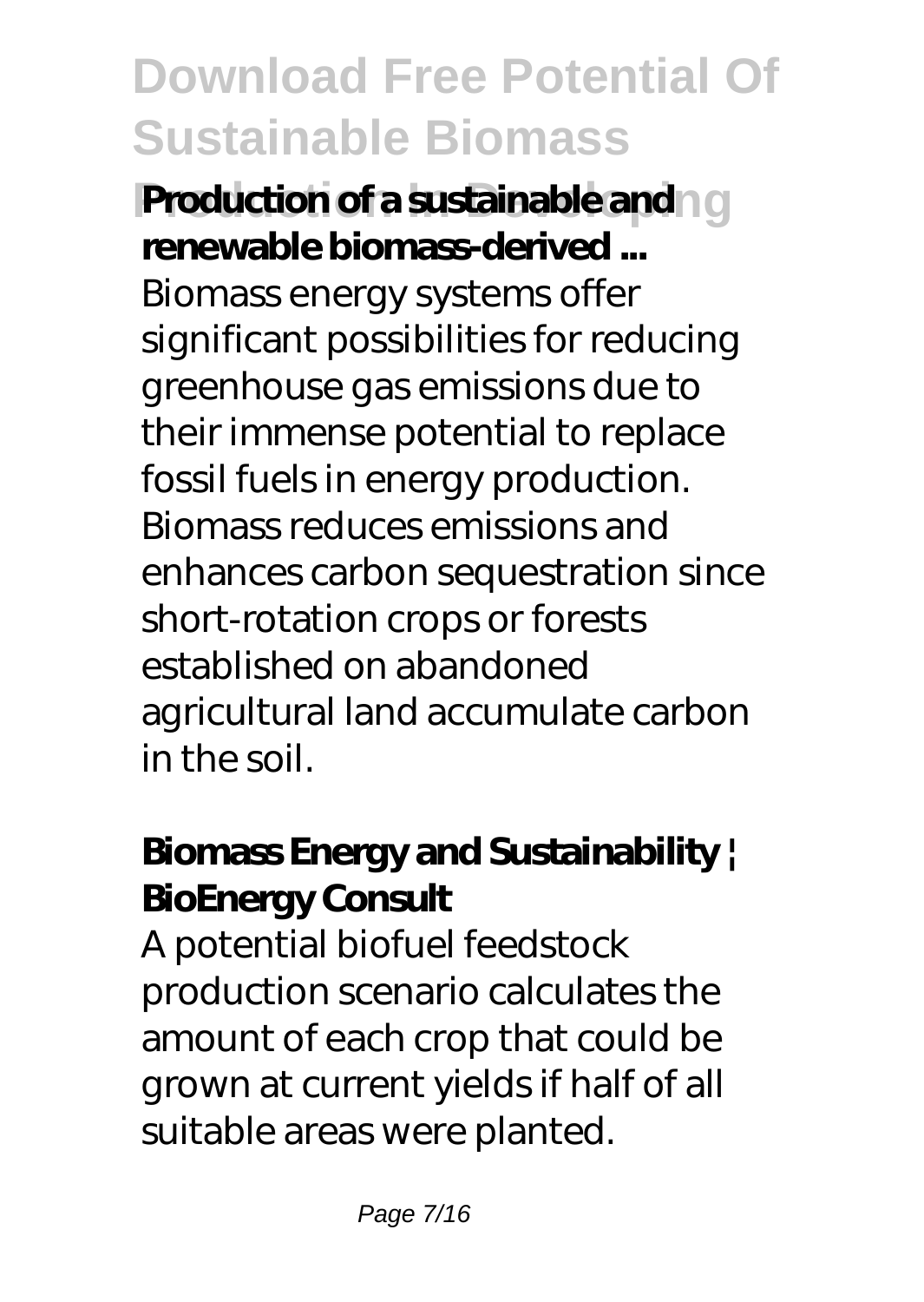### **POTENTIAL OF SUSTAINABLED** in a **BIOMASS PRODUCTION IN DEVELOPING ...**

Biomass is a broad term covering all organic material including that from plants, trees (for example straw, crops or wood) and animals (for example poultry litter). It is considered a renewable form of energy production as biomass growth removes carbon dioxide from the atmosphere and stores it in the soil, plants or trees.

#### **A burning issue: biomass is the biggest source of ...**

The potential for sustainable biofuel production One of the attractions of microalgae as a biofuel feedstock is that they can be effectively grown in conditions which require minimal freshwater input unlike many plantbased biofuel crops, and utilise land Page 8/16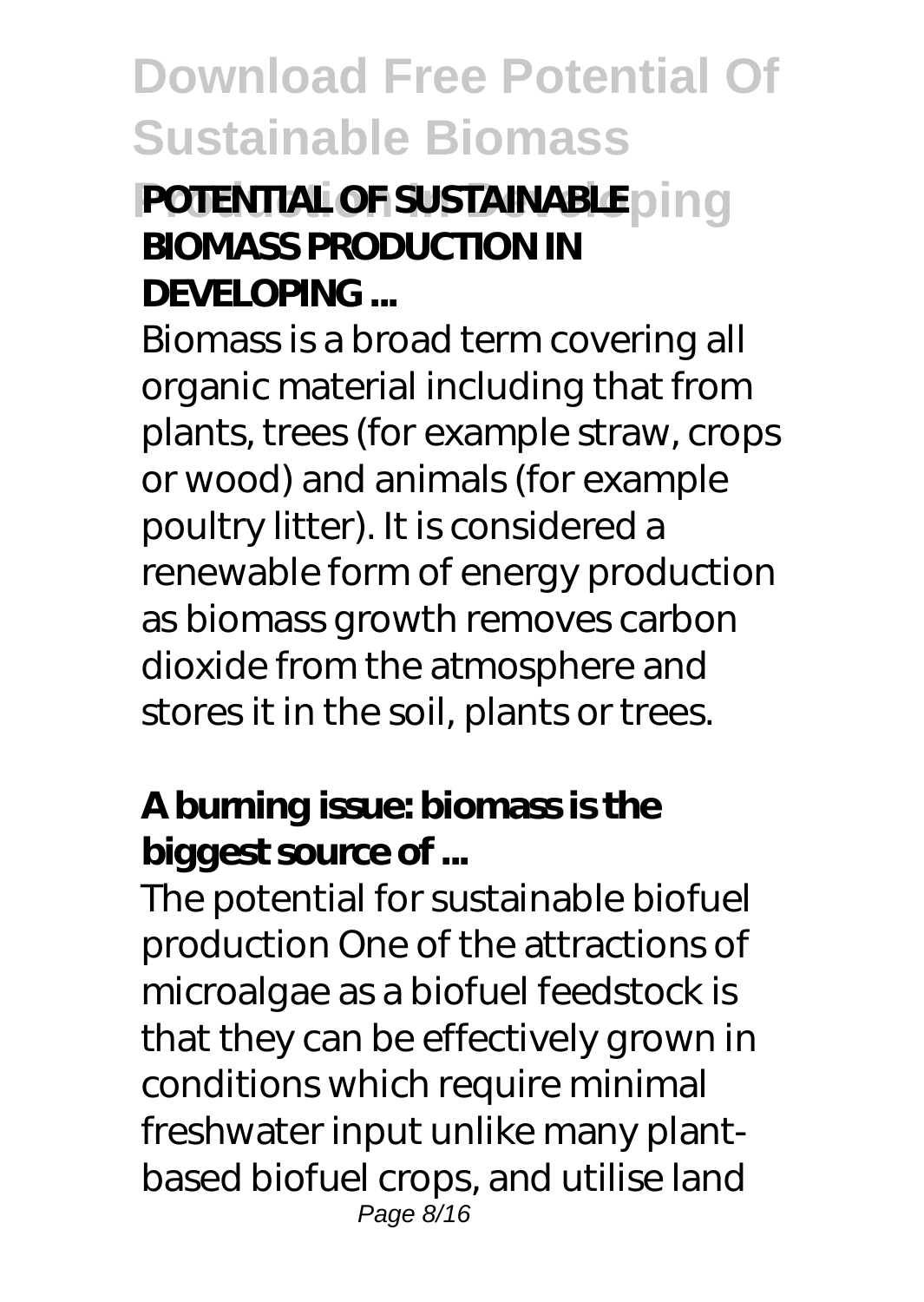which is otherwise non-productive to plant crops, thus making the process potentially sustainable with regard to preserving freshwater resources.

#### **The potential of sustainable algal biofuel production ...**

Sustainable Use of Local Biomass Resources with Therapeutic Potential † Elena Berteanu 1, Mihaela-Ionica Enache 1, Adina-Lidia Zuav 1, Mariana Geanta 1, Catalin Iordachel 1 and Maria Paraschiv 1,2,\* 1 National Institute of Research and Development for Biological Sciences, 296 Independen ei, 060031

#### **Sustainable Use of Local Biomass Resources with ...**

Production of Sustainable Biomass. In Germany, the BLE is the competent authority for the implementation of Page 9/16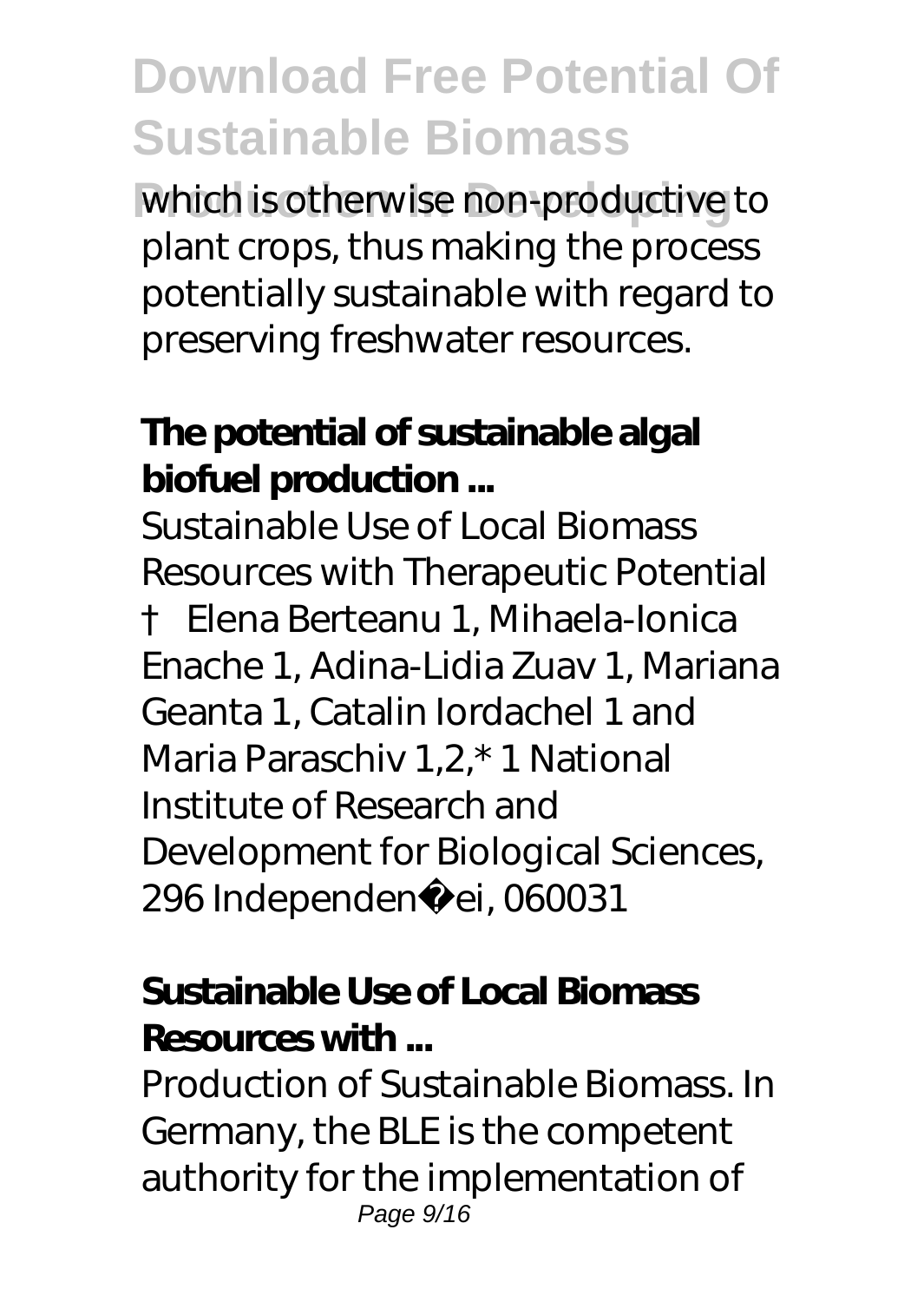**the sustainability criteria laid down in** Directive 2009/28/EC on the promotion of the use of energy from renewable sources (Renewable Energy Directive). By adopting the Renewable Energy Directive, the European Union has established sustainability requirements for energy production and the use of biomass.

#### **BLE - Sustainable Biomass Production**

Under the IBD scenario, the annual biomass production potential for energy would be 210.47 and 182.53Mtfor S1 and S2, respectively. The surplus area for energy would be 39.64 and 32.51Mhafor S1 and S2, respectively.

#### **Sustainable biomass production for energy in China ...**

Page 10/16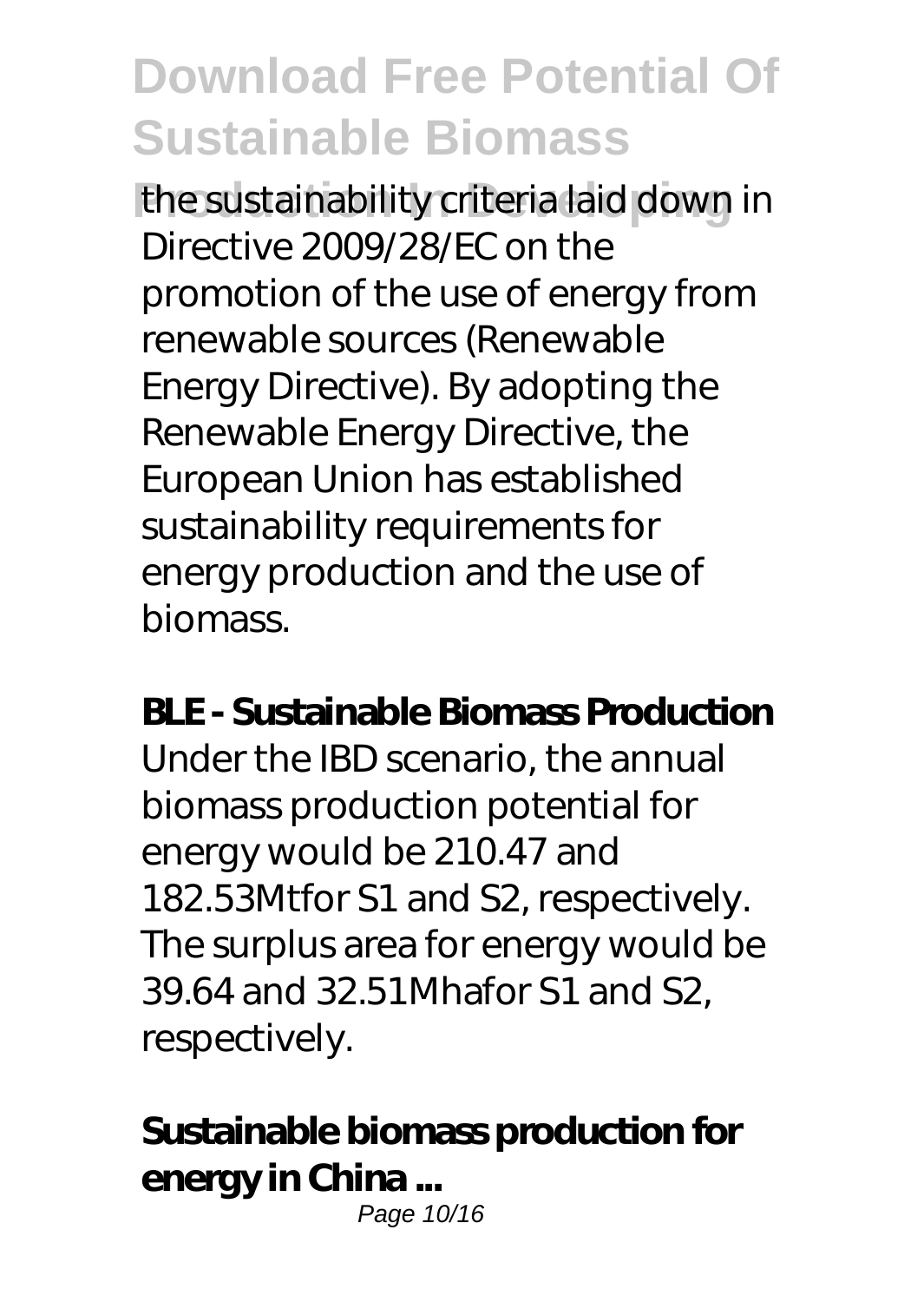**Bioenergy Production Potential 2050** The graph below shows the sustainable bioenergy production potential for the world regions under four scenarios by 2050. This projection looks at the explicitly sustainable potential of bioenergy production, that is, the production of biofuels after all food, fuel, fiber and fodder needs for local populations and livestock are satisfied and without deforestation.

### **Bioenergy production potential – European Biomass Industry ...**

Potential of six lignocellulosic biomass (LCB) sources; namely, sugarcane bagasse (BG), cassava aerial parts (CS), ficus fruits (Ficus cunia) (FF), " phumdi " (floating biomass), rice straw (RS), and sawdust were investigated for bioethanol Page 11/16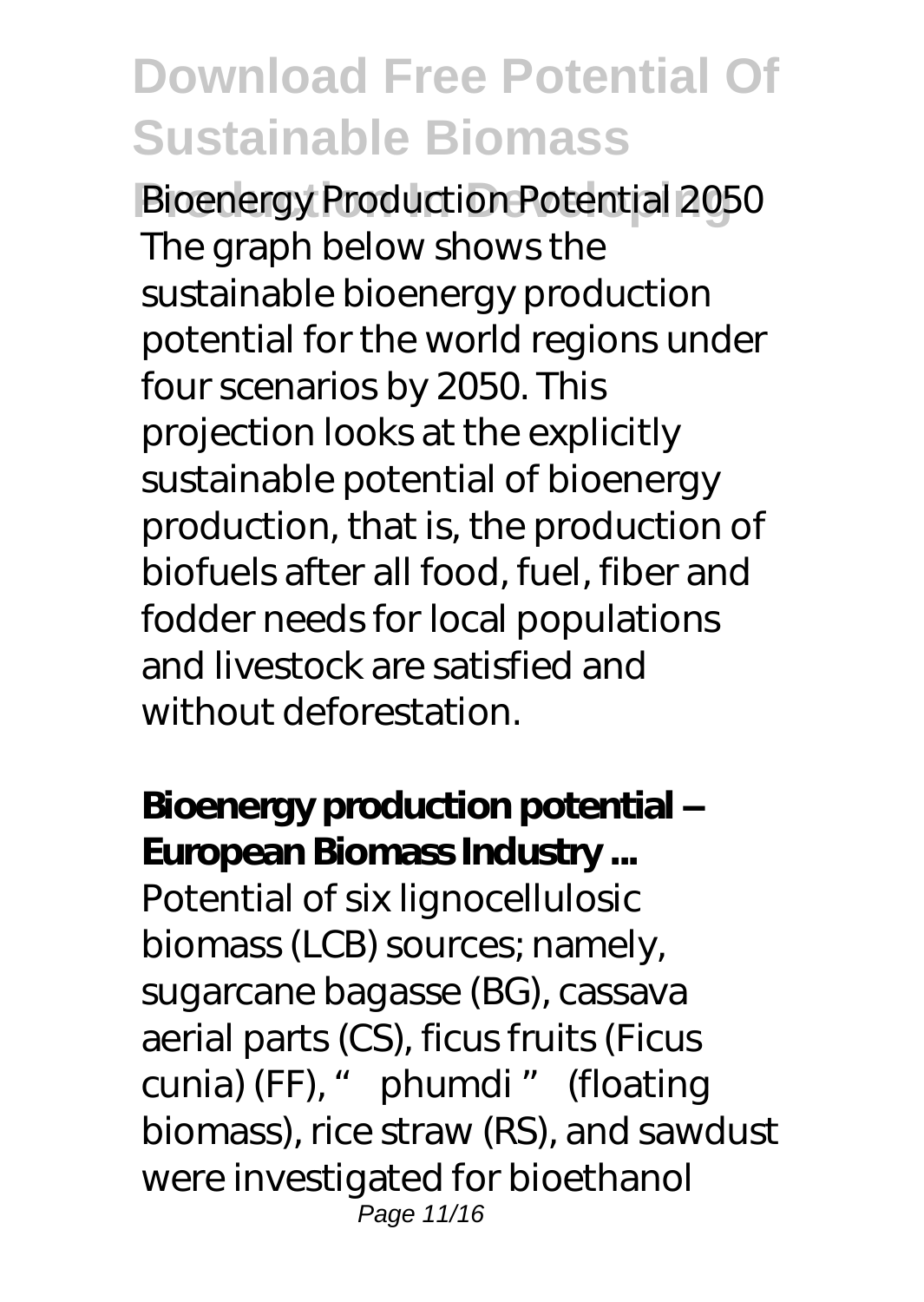**production using standard oping** techniques.

#### **Frontiers | Evaluation and Selection of Potential Biomass ...**

Abstract. Human activities are causing major negative environmental impacts, and the development of sustainable processes for production of commodities is a major urgency. Plant biomass represents a valuable alternative to produce energy and materials, but exploiting present crops for commodities production would however require massive resources (i.e. land, water and nutrients), raising serious sustainability concerns.

#### **Potential of Microalgae Biomass for the Sustainable ...**

Page 12/16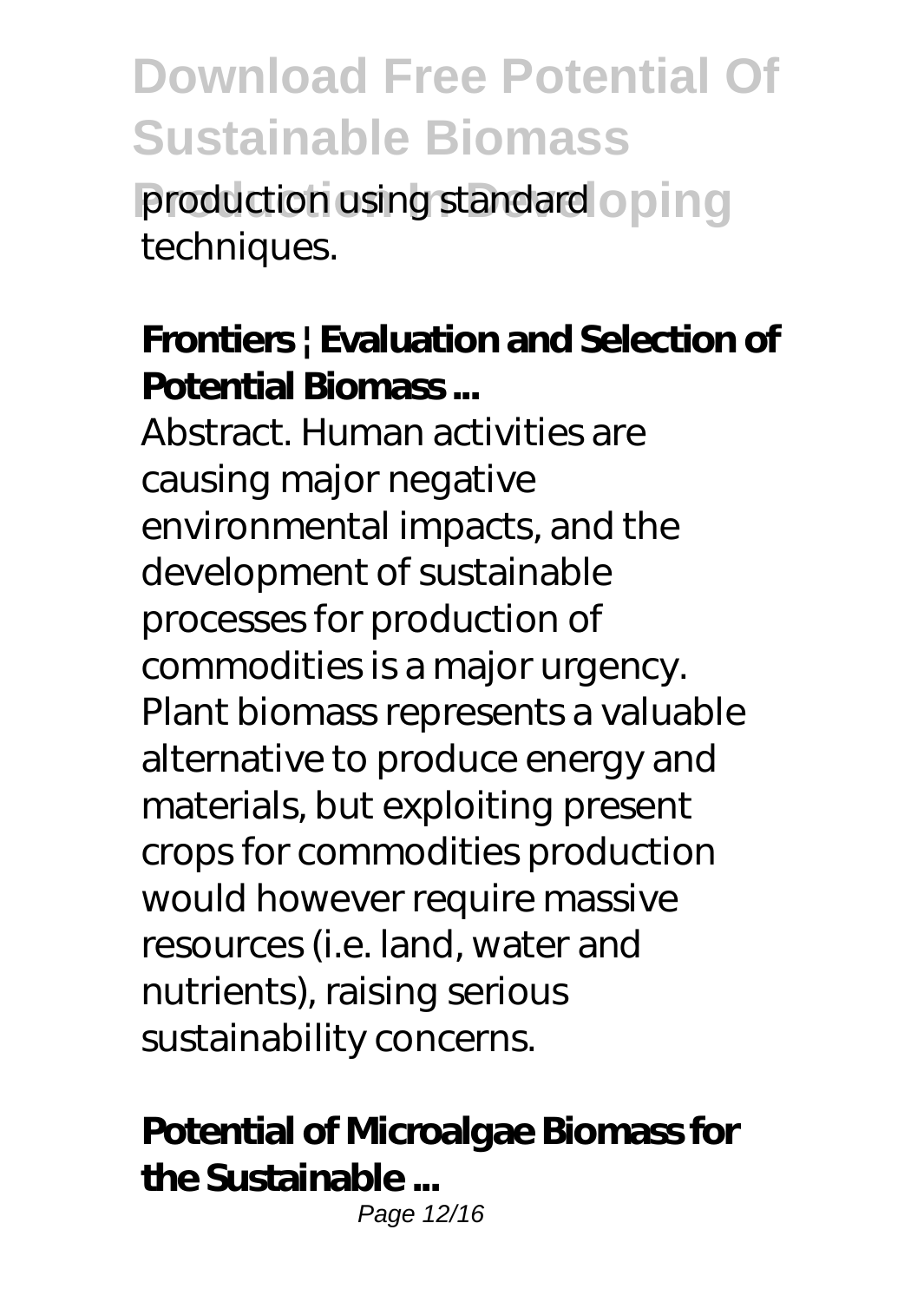**Biomass energy, when implemented** appropriately, has the potential to offer a cost-effective, low-carbon alternative to fossil fuels. With financial support schemes like the Renewable Heat Incentive biomass is an attractive investment opportunity for many people looking to generate their own heat on-site.

#### **How sustainable is biomass as a renewable energy source ...**

To set the tone for deliberations around the potential of bamboo biomass for sustainable bioenergy production, a total of six presentations were made by resource experts under the thematic areas: bamboo for domestic commercial energy production, bamboo for landscape restoration and degraded landscape, and bamboo for carbon Page 13/16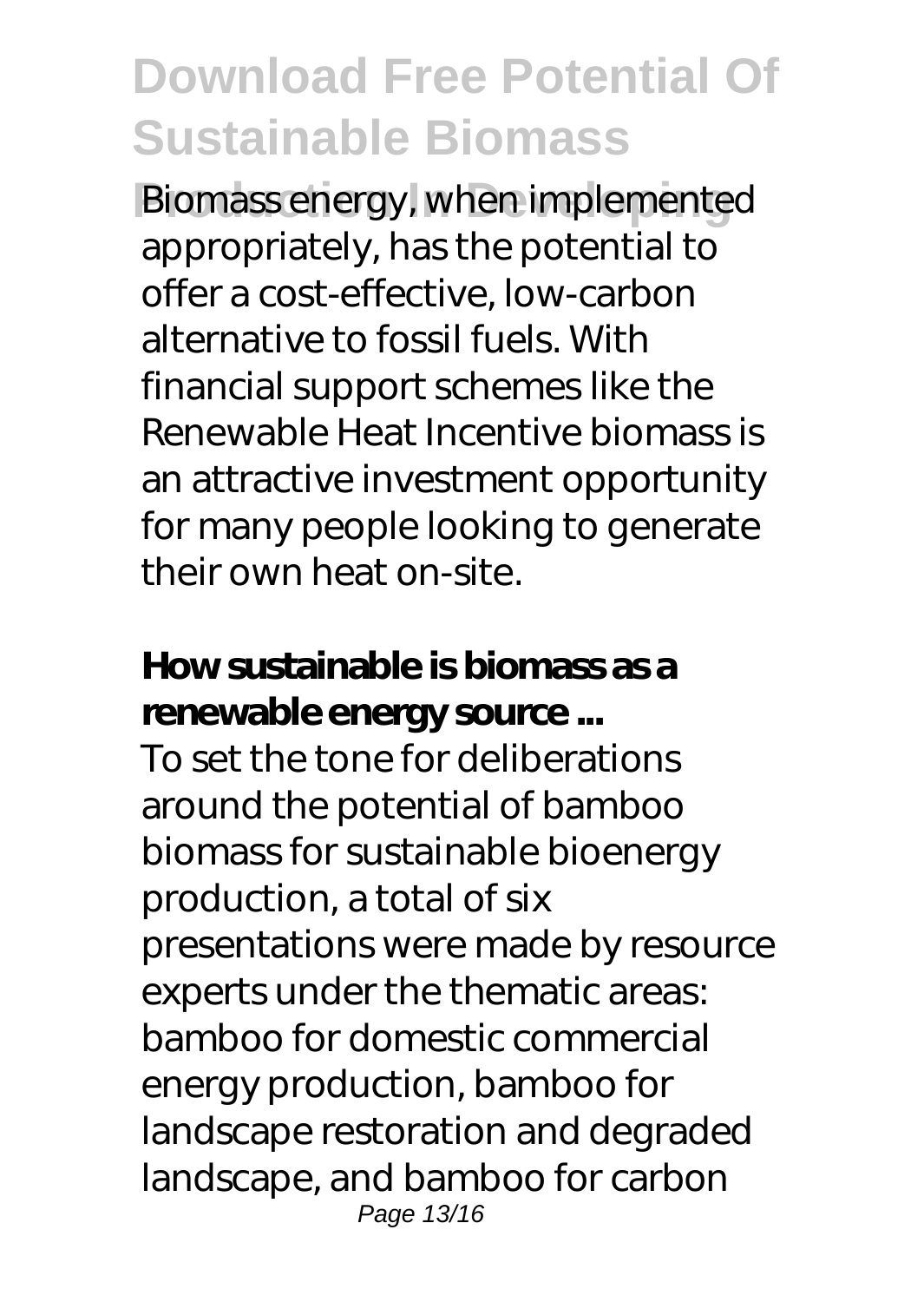**Production highlighted the socio-components** economic and environmental implications of harnessing the potential of bamboo as a priority resource.

#### **The Potential of Bamboo for Sustainable Renewable Energy ...**

Human activities are causing major negative environmental impacts, and the development of sustainable processes for production of commodities is a major urgency. Plant biomass represents a valuable alternative to produce energy and materials, but exploiting present crops for commodities production would however require massive resources (i.e. land, water and nutrients), raising serious ...

#### **Potential of microalgae biomass for**

Page 14/16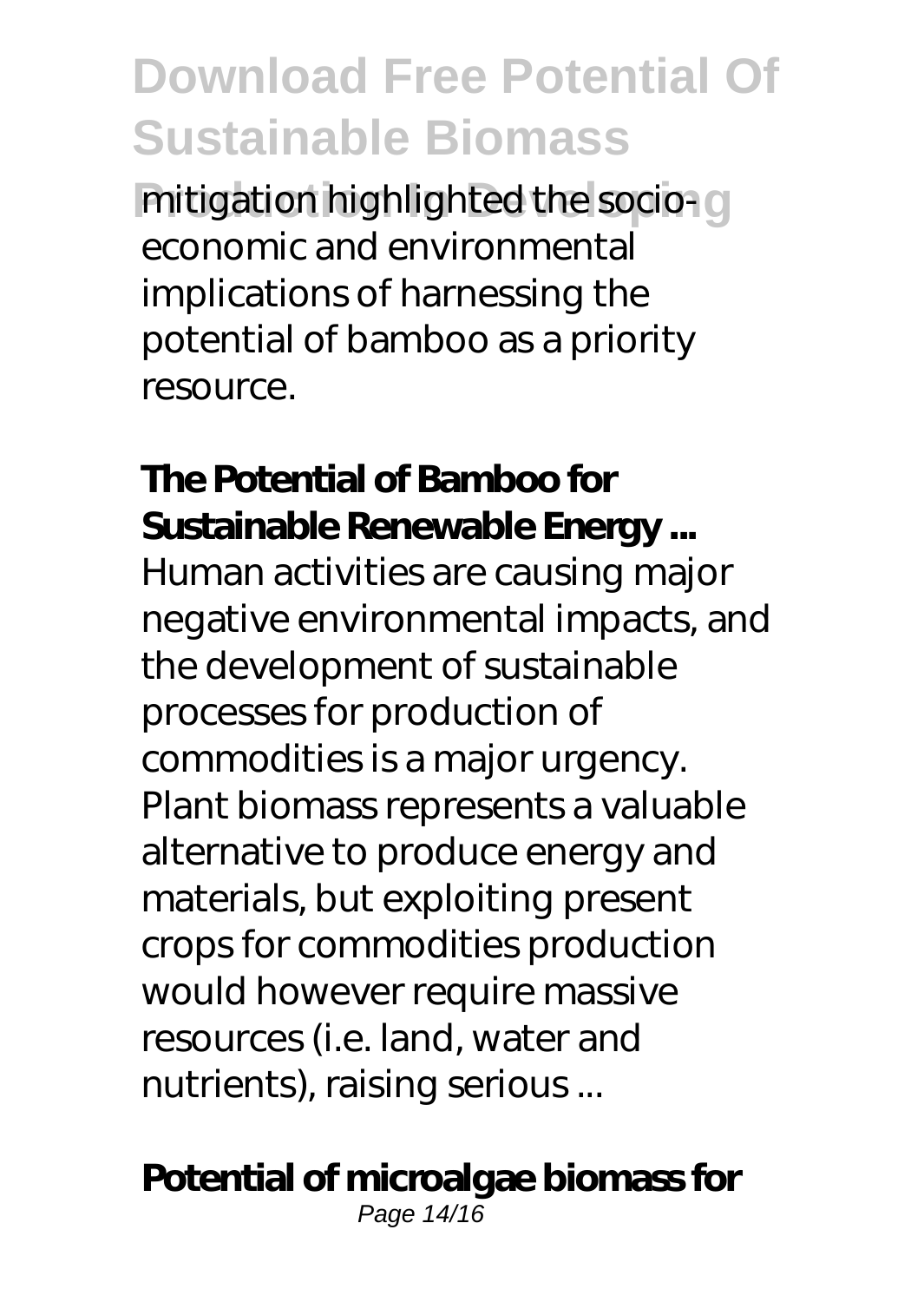### **Download Free Potential Of Sustainable Biomass the sustainable ...** Developing The future potential of biomass for energy depends on protection of agricultural land against desertification, degradation, limitless urbanization as well as protection and increase of forest area. Permanent innovation in agricultural yields plays a major role in increasing potential for food and fuel production.

#### **WBA fact sheet POTENTIAL TOWARDS 2035 GLOBAL BIOMASS**

mating the technical potential of biomass production as a range over the transition pathways of the IPCC窶冱 AR5 leads to 10 to 245EJyr primary energy from biomass by 2050.